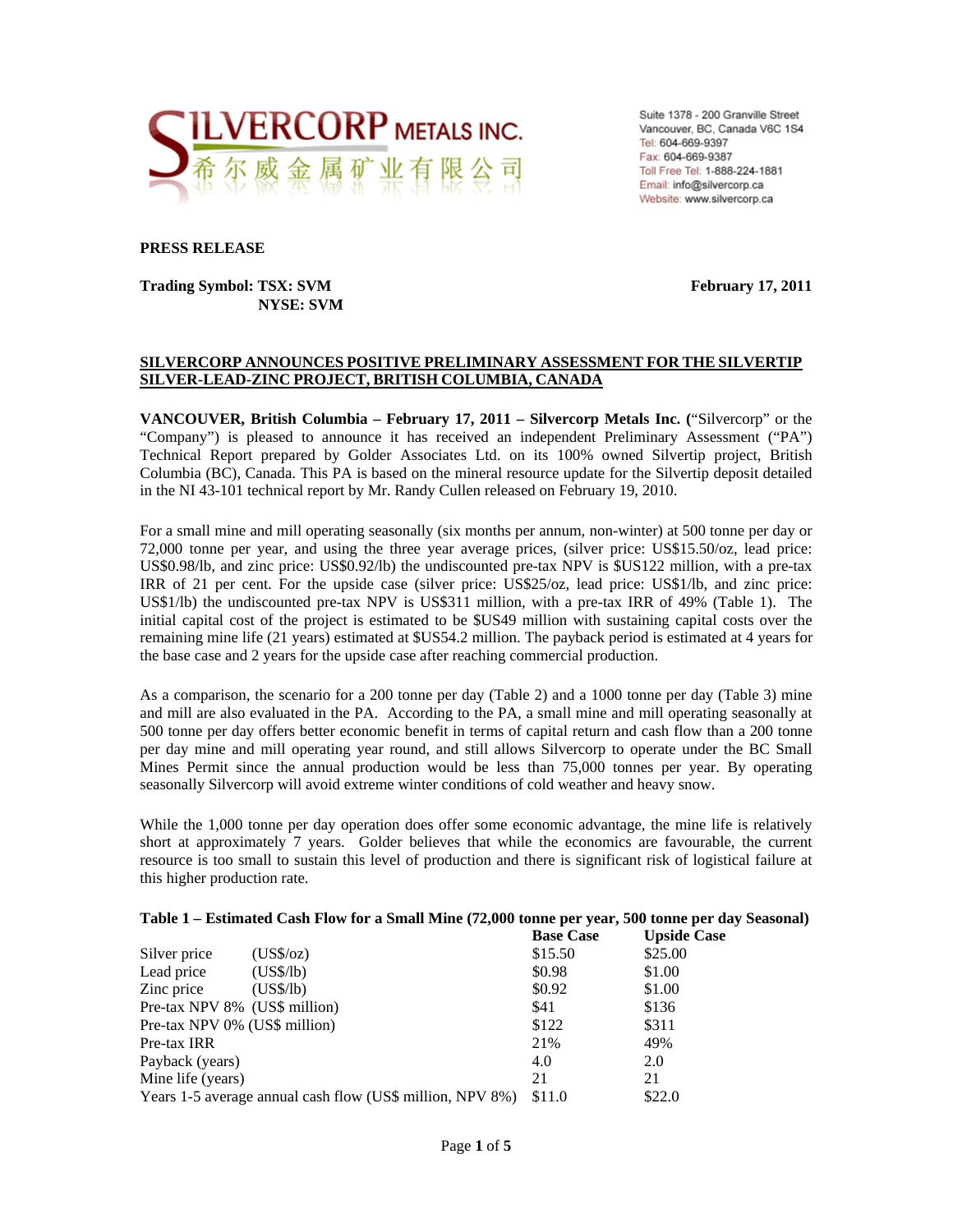| Table 2 – Estimated Cash Flow for a Small Mine (200 tonne per day) |                  |  |
|--------------------------------------------------------------------|------------------|--|
|                                                                    | <b>Base Case</b> |  |
| $(US\$/oz)$                                                        | \$15.50          |  |
| (US\$/lb)                                                          | \$0.98           |  |
| (US\$/lb)                                                          | \$0.92           |  |
| Pre-tax NPV 8% (US\$ million)                                      | \$22             |  |
|                                                                    | 21%              |  |
|                                                                    | 4.5              |  |
|                                                                    | 16               |  |
| Years 1-5 average annual cash flow (US\$ million)                  |                  |  |
|                                                                    |                  |  |

# **Table 3 – Estimated Cash Flow for a 1000 tonne per day Operation.**

|                                                   |                   | <b>Base Case</b> |
|---------------------------------------------------|-------------------|------------------|
| Silver price                                      | $(US\sqrt{5}/oz)$ | \$15.50          |
| Lead price                                        | (US\$/lb)         | \$0.98           |
| Zinc price                                        | (US/3lb)          | \$0.92           |
| Pre-tax NPV 8% (US\$ million)                     |                   | \$229            |
| Pre-tax IRR                                       |                   | 51%              |
| Payback (years)                                   |                   | 3.5              |
| Mine life (years)                                 |                   | 7                |
| Years 1-5 average annual cash flow (US\$ million) |                   | \$25.9           |

#### **Preliminary Assessment Parameters**

The following table details some of the key mine plan parameters and assumptions used in this Preliminary Assessment:

| <b>Project Parameters</b>           | 1000 tpd Amounts  | <b>Seasonal 500 tpd Amounts</b> | 200 tpd Amounts    |
|-------------------------------------|-------------------|---------------------------------|--------------------|
| Total tonnes                        | 2,055,000         | 1,490,000                       | 1,115,000          |
| Life-of-Mine Production Rate        | 1,000 tpd         | 72,000 tpy                      | 72,000 tpy         |
| Average Grade (silver-lead-zinc)    | 393g/t-7.5%-9.6%  | 469g/t-8.9%-10.4%               | 526g/t-10.0%-10.8% |
| Process Recovery (silver-lead-zinc) | 75.8%-85.5%-82.9% | 75.8%-85.5%-82.9%               | 75.8%-85.5%-82.9%  |
| Exchange Rate (US\$ Can\$)          | 1:1               | 1:1                             | 1:1                |
| Mine Life (years)                   |                   | 21                              | 16                 |
| Initial Capital (US\$ million)      | 61.7              | 49.04                           | 32.36              |
| Life of Mine Capital (US\$ million) | 90.89             | 103.17                          | 71.61              |
| Total Mining Operating Cost (US\$)  | \$130/t milled    | $$205/t$ milled                 | \$252/t milled     |
| Mining Cost (US\$)                  | \$105/t           | \$135/t                         | \$180/t            |
| Processing Cost (US\$)              | \$15/t            | \$33/t                          | \$33/t             |
| Trucking and Shipping Cost (US\$)   | \$180             | \$180                           | \$180              |
| $G&A$ (US\$)                        | \$10/t            | \$37/t                          | \$39/t             |

#### *Mining and processing for a seasonal 500 tonne per day operation*

The PA is based on an underground mine operation using a drift and fill mining method, tailings dam, processing and concentrate production facility, capable of processing 500 tonnes per day seasonally.

Extraction of the mineral resources would use drift and fill methods, with cemented rock fill (first 2 years) and paste backfill (year 3 onwards) used to fill open voids. It is expected that up to 50% of the mill tailings could be sent back underground, significantly reducing the size of the tailings area. The mine would be developed via a new ramp and the existing main decline for the transportation of personnel, equipment and materials, as well as transport of the mined resources to the surface for processing. Additional primary development would include two ventilation raises, escape way raises and level access drifts. A total of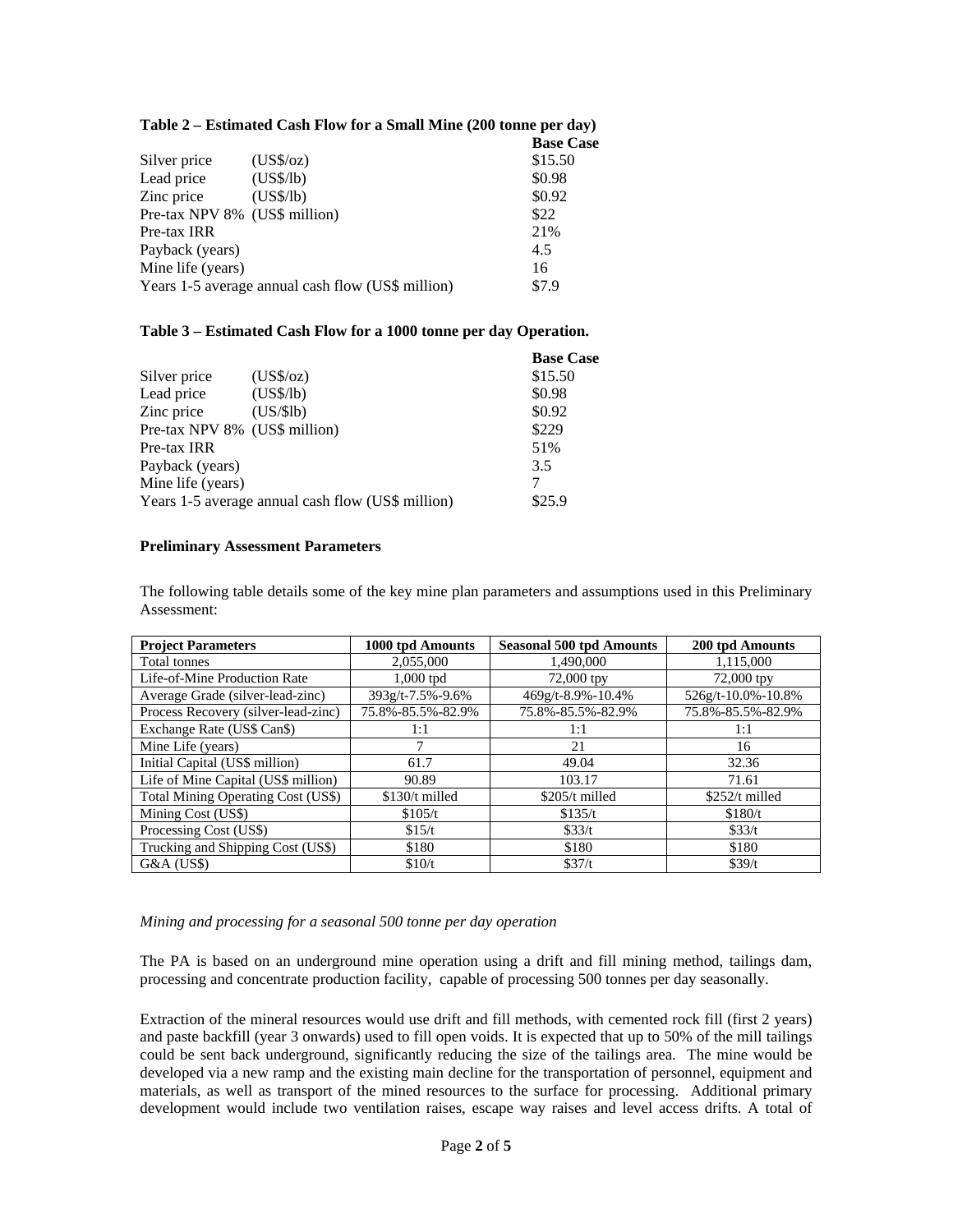5,700 metres of primary and secondary underground development is contemplated during the 21-year mine life.

Mineral processing will use differential flotation to produce lead and zinc concentrates for sale to a third party smelter. Concentrates will be bagged and delivered to the port of Stewart, BC then to smelters overseas. Numerous consultants have conducted metallurgical work on the Silvertip Project. The PA used the average recoveries of all tests completed to date (all pre-1999), that is, recoveries of 75.8 % for silver, 85.5 % for lead and 82.9% for zinc, with silver reporting to the lead concentrates, which will contain 2,000 to 3,000 grams silver per concentrate tonne. The lower silver recovery rate of 75.8% may be due in part to historical attempts to maximize zinc recovery. New metallurgical work is currently being conducted by SGS Mineral Services.

Over the mine life for the 500 tonne per day seasonal operation, mine production is expected to total 1.49 million tonnes at average diluted grades of 469 g/t silver, 8.9% lead and 10.4% zinc with a mining dilution of 10% and a mining recovery rate of 90%. Average total cost is expected to be \$3.76 per silver ounce for the base case and \$2.41 per silver ounce for the upside case over the 21-year mine life, net of base metal byproduct credits.

#### *Capital costs (500 tonne per day seasonal)*

Capital costs for the Silvertip project at 500 tonne per day seasonal operation are estimated as follows:

|                                     | PRE-PRODUCTION CAPITAL COSTS |
|-------------------------------------|------------------------------|
|                                     | (in millions of dollars)     |
| Mine Equipment                      | \$ 6.82                      |
| Mine Development                    | 1.50                         |
| Process plant and tailings facility | 35.68                        |
| Infrastructure                      | 5.04                         |
|                                     |                              |
| <b>Total</b>                        | \$49.04                      |

Sustaining capital costs over the 21 year mine life amounts to \$US54.2-million primarily attributed to underground development and equipment replacement costs.

*Operating costs (500 tonne per day seasonal)* 

| <b>Total Operating</b>     | \$205 per ore tonne processed |
|----------------------------|-------------------------------|
| General and administrative | \$37 per ore tonne processed  |
| Processing                 | \$33 per ore tonne processed  |
| Mining                     | \$135 per ore tonne processed |

Based on the PA, a 500 tonne per day seasonal operation is the best option for the development of the Silvertip project. Under this option, the project can be built with a capital investment of less than \$50 million and will generate an average annual cash flow in years 1-5 of \$11 million (see Table 1) using 3 year average metal prices. The upside case generates an average annual cash flow in years 1-5 of \$22 million using metal prices of: (silver price: US\$25.00/oz, lead price: US\$1.00/lb, and zinc price: US\$1.00/lb). The Silvertip project will have a mine life of 21 years without any new discovery, providing the surrounding communities with long term employment opportunities. The cash flow generated can be used by Silvercorp to carry out more drilling to increase resources and potentially extend the mine life. Production will also provide benefits to the local community through profit sharing, business opportunities, and to government through tax payment.

Silvercorp intends to complete the continuing environmental assessment study, to prepare and submit an application for the Small Mine Permit, and to complete a feasibility study for the Silvertip project in fiscal 2012.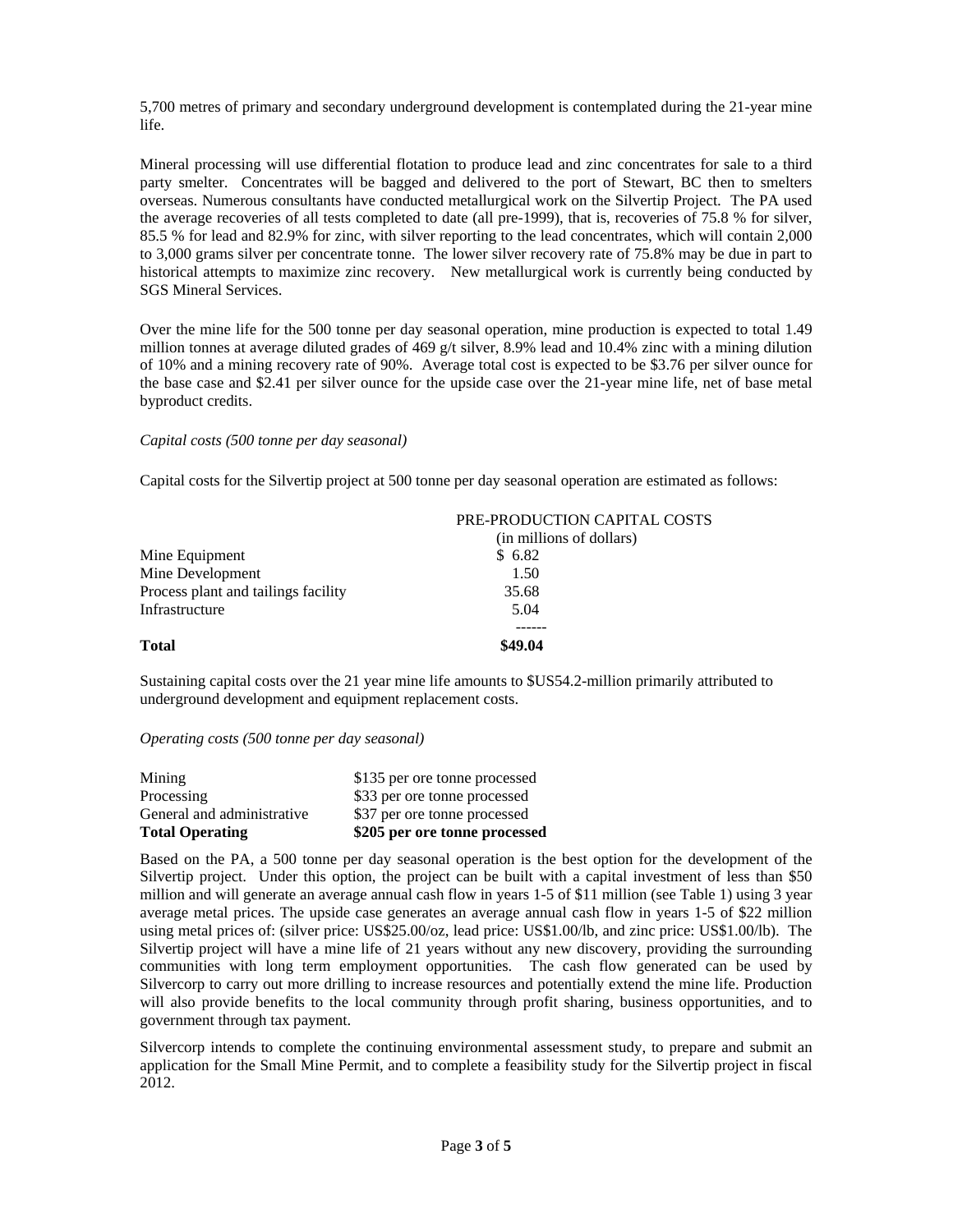This press release has been reviewed by Golder Associates Ltd. Mr. Frank Hrdy P.Geo. is the Qualified Person on the project as defined under National Instrument 43-101. Mr. Hrdy has verified the information and has reviewed and approved the contents of this news release.

## **About Silvercorp Metals Inc.**

Silvercorp Metals Inc. is engaged in the acquisition, exploration, development and mining of high-grade silver-related mineral properties in China and Canada. Silvercorp is the largest primary silver producer in China through the operation of the four silver-lead-zinc mines at the Ying Mining Camp in the Henan Province of China. The Company has applied for a mining permit for its GC silver-lead-zinc mine in the Guangdong Province and recently announced the acquisition of a 70% interest in the BYP gold-lead-zinc mine in Hunan province. In Canada, Silvercorp is in preparation of applying for a Small Mine Permit for the Silvertip high grade silver-lead-zinc mine project in northern British Columbia to provide a further platform for growth and geographic diversification. The Company's shares are traded on the New York Stock Exchange and Toronto Stock Exchange and are included as a component of the S&P/TSX Composite and the S&P/TSX Global Mining Indexes.

**For further information:** SILVERCORP METALS INC., Rui Feng, Chairman & CEO and Lorne Waldman, Corporate Secretary, Phone: (604) 669-9397, Fax: (604) 669-9387, Toll Free 1(888) 224-1881, Email: info@silvercorp.ca, Website: www.silvercorp.ca.

# **CAUTIONARY DISCLAIMER -- FORWARD LOOKING STATEMENTS**

Certain of the statements and information in this press release constitute "forward-looking statements" within the meaning of the United States Private Securities Litigation Reform Act of 1995 and "forward-looking information" within the meaning of applicable Canadian provincial securities laws. Any statements or information that express or involve discussions with respect to predictions, expectations, beliefs, plans, projections, objectives, assumptions or future events or performance (often, but not always, using words or phrases such as "expects", "is expected", "anticipates", "believes", "plans", "projects", "estimates", "assumes", "intends", "strategies", "targets", "goals", "forecasts", "objectives", "budgets", "schedules", "potential" or variations thereof or stating that certain actions, events or results "may", "could", "would", "might" or "will" be taken, occur or be achieved, or the negative of any of these terms and similar expressions) are not statements of historical fact and may be forward-looking statements or information. Forward-looking statements or information relate to, among other things: the price of silver and other metals; the accuracy of mineral resource and mineral reserve estimates at the Company's material properties; the sufficiency of the Company's capital to finance the Company's operations; estimates of the Company's revenues and capital expenditures; estimated production from the Company's mines in the Ying Mining Camp; timing of receipt of permits and regulatory approvals; availability of funds from production to finance the Company's operations; and access to and availability of funding for future construction, use of proceeds from any financing and development of the Company's properties.

Forward-looking statements or information are subject to a variety of known and unknown risks, uncertainties and other factors that could cause actual events or results to differ from those reflected in the forward-looking statements or information, including, without limitation, risks relating to: fluctuating commodity prices; calculation of resources, reserves and mineralization and precious and base metal recovery; interpretations and assumptions of mineral resource and mineral reserve estimates; exploration and development programs; feasibility and engineering reports; permits and licences; title to properties; First Nations title claims and rights; property interests; joint venture partners; acquisition of commercially mineable mineral rights; financing; recent market events and conditions; economic factors affecting the Company; timing, estimated amount, capital and operating expenditures and economic returns of future production; integration of future acquisitions into the Company's existing operations; competition; operations and political conditions; regulatory environment in China and Canada; environmental risks; foreign exchange rate fluctuations; insurance; risks and hazards of mining operations; key personnel; conflicts of interest; dependence on management; internal control over financial reporting as per the requirements of the Sarbanes-Oxley Act; and bringing actions and enforcing judgments under U.S. securities laws.

This list is not exhaustive of the factors that may affect any of the Company's forward-looking statements or information. Forward-looking statements or information are statements about the future and are inherently uncertain, and actual achievements of the Company or other future events or conditions may differ materially from those reflected in the forwardlooking statements or information due to a variety of risks, uncertainties and other factors, including, without limitation, those referred to in the Company's Annual Information Form for the year ended March 31, 2010 under the heading "Risk Factors". Although the Company has attempted to identify important factors that could cause actual results to differ materially, there may be other factors that cause results not to be as anticipated, estimated, described or intended. Accordingly, readers should not place undue reliance on forward-looking statements or information.

The Company's forward-looking statements and information are based on the assumptions, beliefs, expectations and opinions of management as of the date of this press release, and other than as required by applicable securities laws, the Company does not assume any obligation to update forward-looking statements and information if circumstances or management's